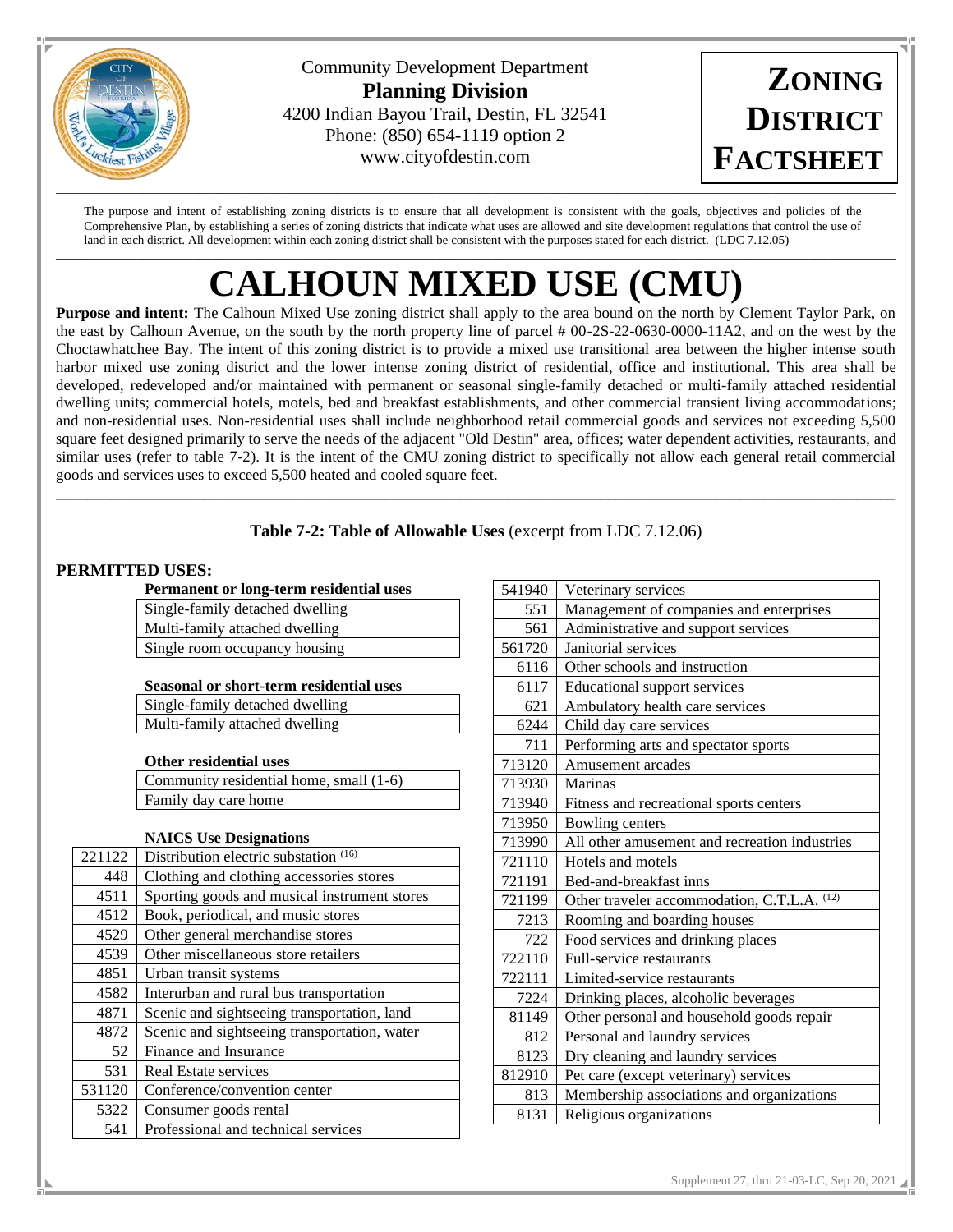## **CONDITIONAL USES:**

#### **NAICS Use Designations**

| Community residential home, large (7-14)              |  |  |  |
|-------------------------------------------------------|--|--|--|
| 712   Museums, historical sites, zoos, and parks (10) |  |  |  |
| 922120   Police protection                            |  |  |  |
| 922160   Fire protection                              |  |  |  |
|                                                       |  |  |  |

#### **Footnotes:**

- **6** Neighborhood retail commercial goods and services shall not exceed 5,500 square feet and shall be designed primarily to serve the needs of the adjacent "Old Destin" area.
- **7** Must meet minimum distance separation requirements; see section 7.16.00 of the Land Development Code.
- **12** Commercial transient living accommodations.
- **10** Zoos are only allowed in the Industrial zoning district.

## **Table 7-3: Schedule of Dimensional Requirements in Zoning Districts (excerpt from LDC 7.12.08)** (all dimensions in feet)

**\_\_\_\_\_\_\_\_\_\_\_\_\_\_\_\_\_\_\_\_\_\_\_\_\_\_\_\_\_\_\_\_\_\_\_\_\_\_\_\_\_\_\_\_\_\_\_\_\_\_\_\_\_\_\_\_\_\_\_\_\_\_\_\_\_\_\_\_\_\_\_\_\_\_\_\_\_\_\_\_\_\_\_\_\_\_\_\_\_\_\_\_\_\_\_\_\_\_**

| <b>Calhoun Mixed Use (CMU)</b>    |       |                |              |                |
|-----------------------------------|-------|----------------|--------------|----------------|
| Dwelling Units                    |       | 1              | $2+$         | <b>Non</b>     |
| Minimum Lot Area (square feet)    |       | 7,500          | None         | None           |
| Minimum Lot Size                  | Width | 70             | None         | None           |
|                                   | Depth | 100            | None         | None           |
| Maximum Building Height / Stories |       | 35/3 stories   | 50/4 stories | 50/4 Stories/F |
|                                   | Front | 20             | H            | H              |
| <b>Setbacks</b>                   | Side  | $7\frac{1}{2}$ | H            | H              |
|                                   | Rear  | 10             | H            | H              |
| Maximum Density (units per acre)  |       | 6.00           | 12.00        | N/A            |
| Maximum Floor Area Ratio          |       | N/A            | N/A          | .50            |
| Minimum Open Space (%)            |       | 25%            | 25%          | 25%            |

#### **Footnotes:**

- **F** Office, neighborhood retail commercial goods and services, restaurant, and similar commercial uses have a maximum height of 35 feet/two stories.
- **H** The following setbacks shall apply to developments proposed in the CMU zoning district:

| <b>Building Height</b>    |                                      | <b>Setbacks</b> |                                      |  |
|---------------------------|--------------------------------------|-----------------|--------------------------------------|--|
|                           |                                      | Front           | Rear                                 |  |
| Less than<br>$40^{\circ}$ | Properties on U.S.<br>Highway 98     | $15 - 25$       | Must meet the                        |  |
|                           | Properties not on<br>U.S. Highway 98 | $10 - 20$       | requirements set<br>forth in section |  |
| More than<br>$40^{\circ}$ | Properties on U.S.<br>Highway 98     | Min. 45         | 11.01.10 Bay<br>shoreline            |  |
|                           | Properties not on<br>U.S. Highway 98 | Min. 30         | protection zone                      |  |